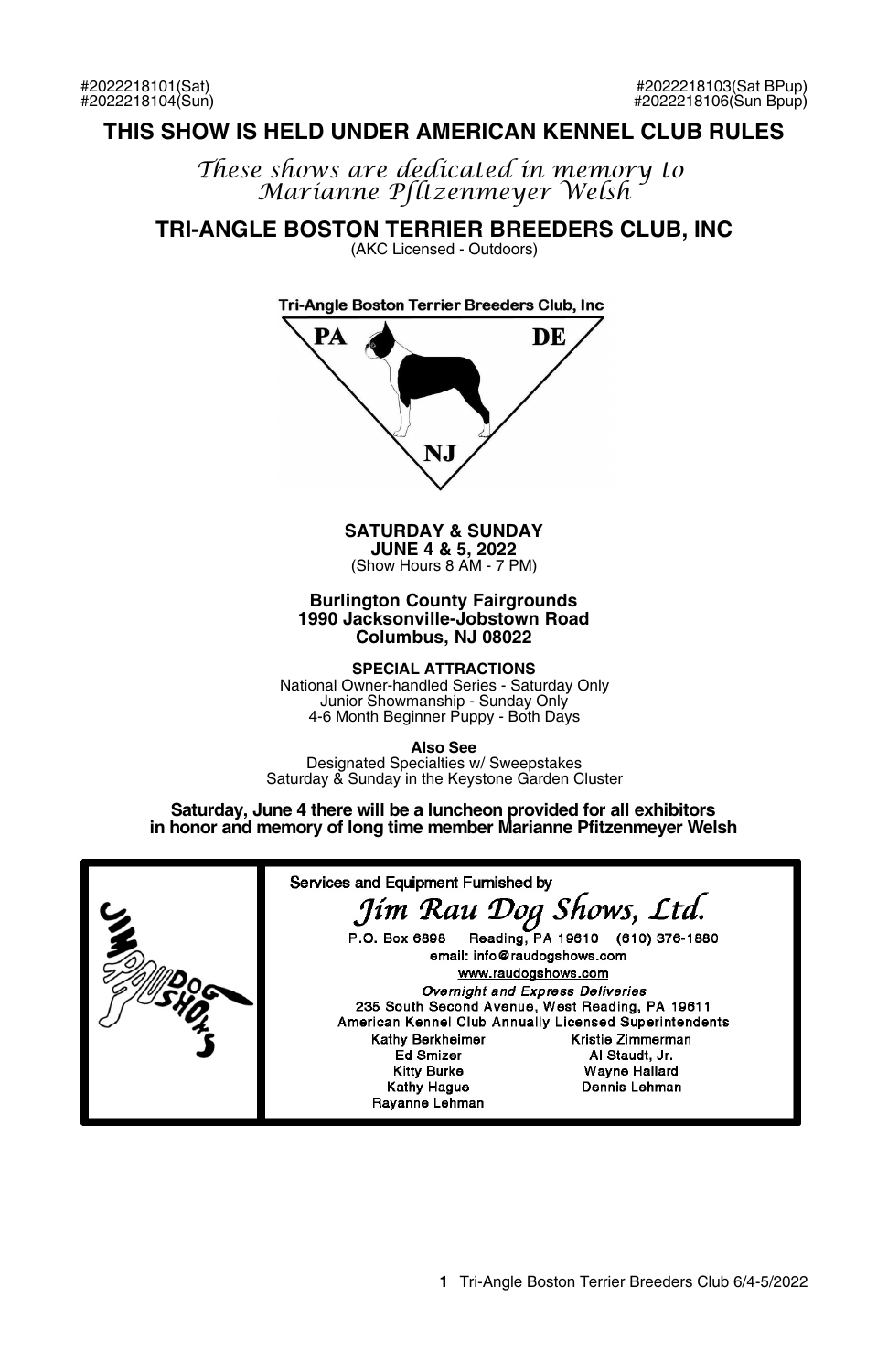#### **Officers of the Tri-Angle Boston Terrier Breeders Club.**

| 36 Tensaw Drive Browns Mills, NJ 08015 |  |
|----------------------------------------|--|

#### **Board of Directors**

Cathy Schneble Daine Klauder Cynthia Musselman

#### **Event Chair**

Sue Howie 8715 Orchard Ave. Pennsauken, NJ 08109 suehowie@trianglebostons.org 856-663-6186

# **Day-of-Show Emergency Contact**

Saturday- Jerry Berkowitz (610) 716-2906 jerrillee@comcast.net Sunday- Nola Mahoney (609) 268-5572 dodoc@comcast.net

#### **Committees**

Trophies. . . . . . . . . . . . . . . . . . . . . . . . . . . . . . . . . . . . . . . . . . . . . . . . . Katie Cleary & Cynthia Musselman Judges Hospitality . . . . . . . . . . . . . . . . . . . . . . . . . . . . . . . . . . . . . . . . . . . . . . . . . . . . . . . . . . . Dennie Scott

#### **OFFICIAL PHOTOGRAPHER**

Ashbey Photography P. O. Box 468 Gilbert, PA 18331 (610) 681-4968 Only the official Photographer may take win pictures.

Columbus Veterinary Service 8AMto 10PM North Star Vets Veterinary Emergency<br>GPS Address: 3073 Route 206 1999 Trauma & Specialty Center GPS Address: 3073 Route 206<br>South Columbus, NJ 08022 On Call Phone Number: 609-298-4600

#### **Nearest Veterinary Service 24 Hour Emergency Veterinarian**

315 Robbinsville-Allentown Road<br>Robbinsville. NJ 08691 Phone: 609-259-8300 (on call)



I hereby certify to the correctness of the within marked awards and absentees, as taken from the Judge's books.

**Show Superintendent**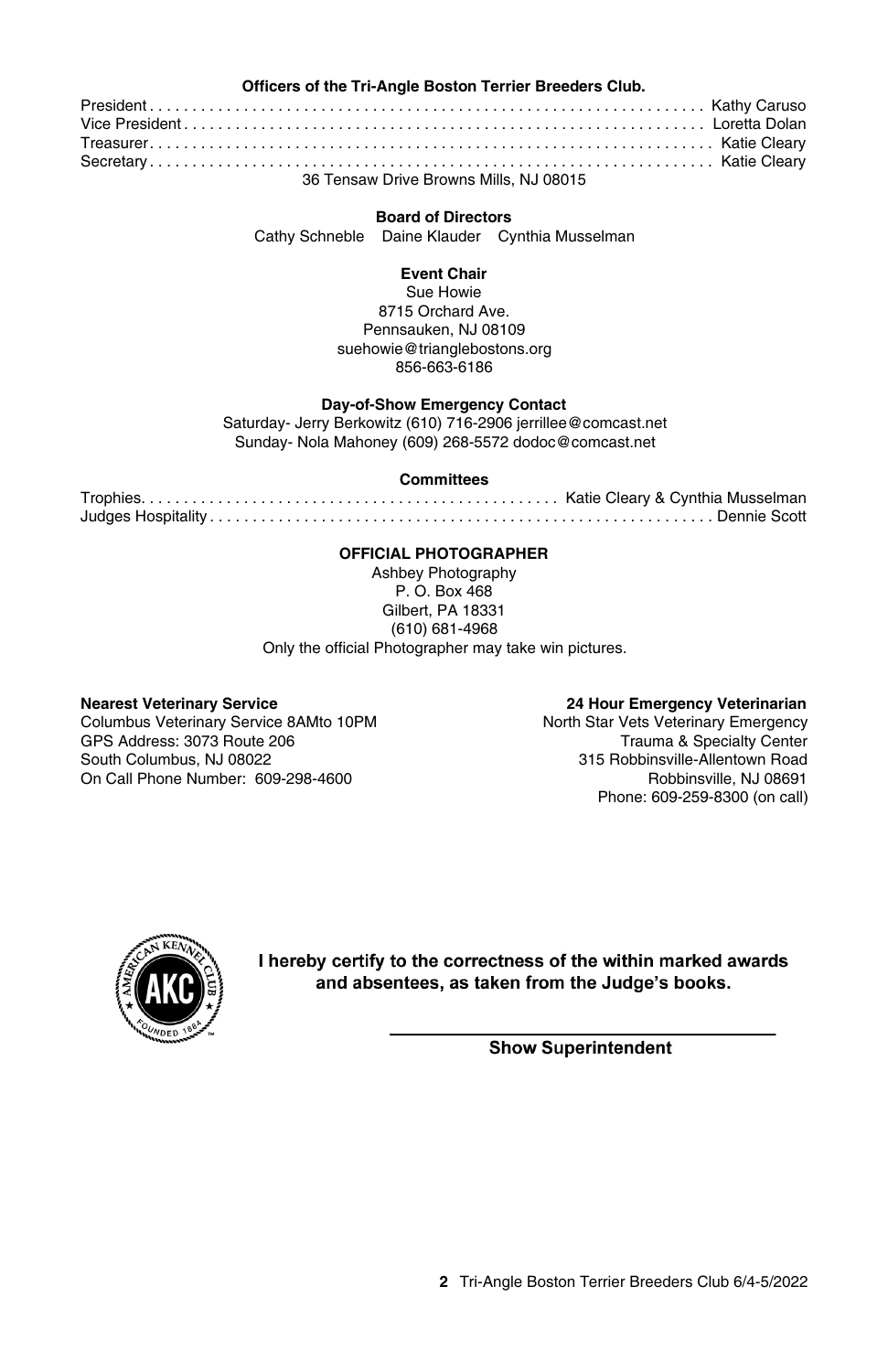#### **PROGRAM OF JUDGING**

# **TRI-ANGLE BOSTON TERRIER BREEDERS CLUB**

# **SATURDAY JUNE 4, 2022**

#### **RING SEVEN**

#### **JUDGE: Lloyd Constantine-Amodei 2479 Sonoma Dr. W Nakomis, FL 34275**

#### **10:30 AM**

- 26 Boston Terriers
	- 1 9-12 mos Puppy Dog
	- 1 Bred-by-Exhibitor Dog
	- 2 Open Dogs, 15 lb and Over Winners Dog
	- 5 6-9 mos Puppy Bitches
	- 4 Bred-by-Exhibitor Bitches
		- Winners Bitch
	- 1 Veteran Dogs, 7-10 yrs
	- 12 Best of Breed Competition (6-6)

26 Total Dogs

There are a total of 26 dogs in this show with a total of 26 entries.

### **SUNDAY JUNE 5, 2022**

#### **RING SEVEN JUDGE: Chad Howard PO Box 277 Damascus, MA 20872**

#### **11:00 AM**

21 - Boston Terriers

- 1 9-12 mos Puppy Dog
- 1 Bred-by-Exhibitor Dog
	- Winners Dog
- 5 6-9 mos Puppy Bitches
- 3 Bred-by-Exhibitor Bitches Winners Bitch
- 1 Veteran Dogs, 7-10 yrs
- 10 Best of Breed Competition (5-5)

#### 21 Total Dogs

There are a total of 21 dogs in this show with a total of 21 entries.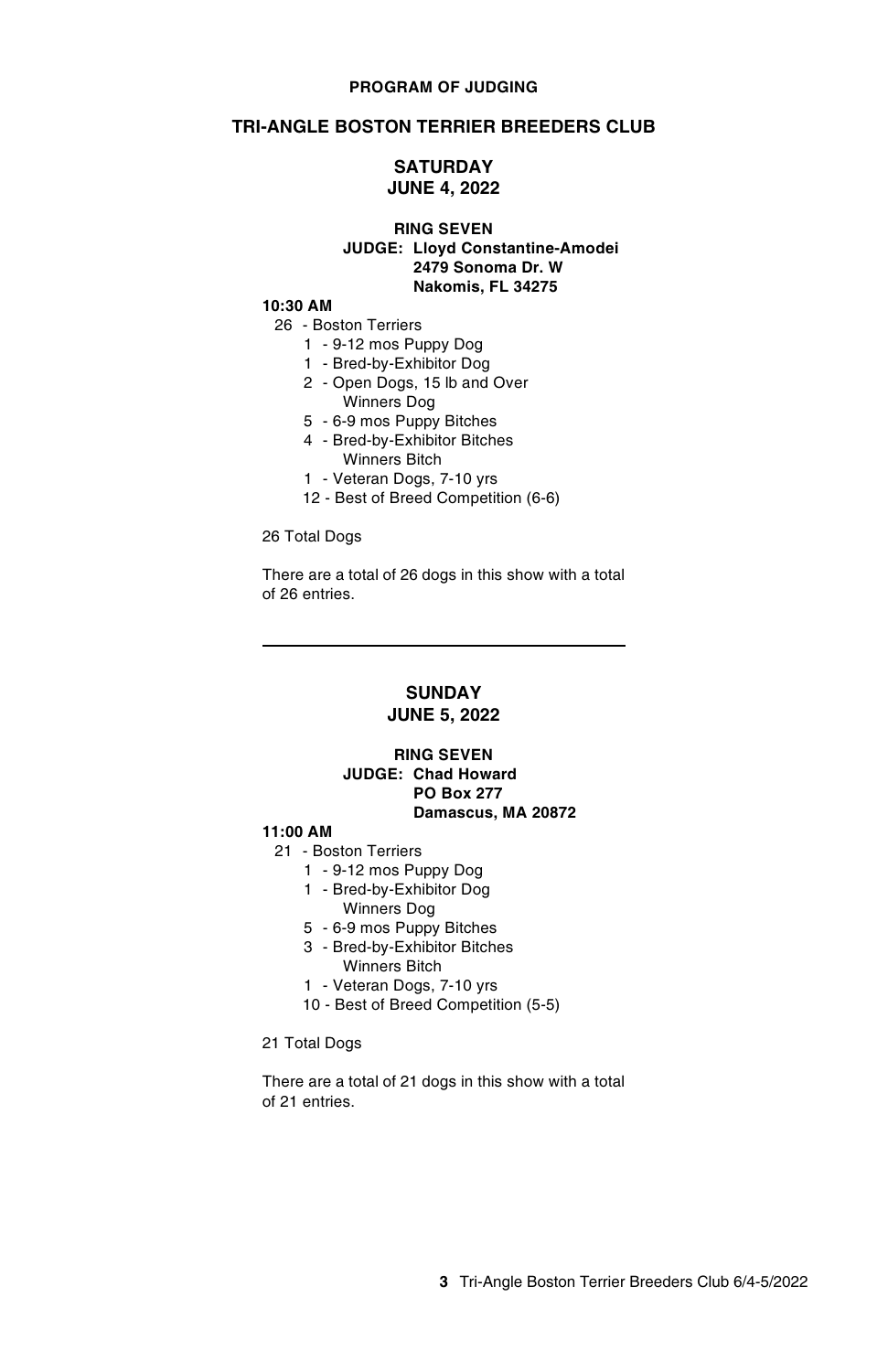#### **RIBBON PRIZES Regular Classes**

| <b>Non-Requiar Classes</b> |  |  |  |
|----------------------------|--|--|--|
|                            |  |  |  |
|                            |  |  |  |
|                            |  |  |  |

# Fourth Prize. . . . . . . . . . . . . . . . . . . . . . . . . . . . . . . . . . . . . . . . . . . . . . . . . . . . . . . . . . . . . . . . Grey Ribbon **TROPHIES - SATURDAY, JUNE 4, 2022**

**Best of Breed,** Plaque offered by The Boston Terrier Club Of America Artist Glass Tray offered by Susan Malampy **Best of Opposite Sex ot Best of Breed,** Hand Painted Serving Tray **Best of Winners,** Hand Painted Serving Tray **Winners Dog,** Hanging Flower Planter **Winners Bitch,** Hanging Flower Planter **Reserve Winners Dog,** Boston Terrier Tin Sign **Reserve Winners Bitch,** Boston Terrier Tin Sign **Select Dog,** Boston Terrier Mug **Select Bitch,** Boston Terrier Mug **First in each regular class,** Bow Tie or Flower Attachment **Veteran Dog 7-10 years 1<sup>st</sup>, Bow Tie or Flower Attachment<br><b>Veteran Dog 10+ years 1<sup>st</sup>, Bow Tie or Flower Attachment Veteran Bitch 7-10 years 1st ,** Bow Tie or Flower Attachment **Veteran Bitch 10+ years 1 st,** Bow Tie or Flower Attachment **NOHS Best of Breed,** Beaded Show Lead **Best 4-6 Month Puppy,** Crate Pad **Best of Opposite Sex to Best 4-6 Month Puppy, Boston Terrier Tin Sign Each entry in 4-6 Month Puppy,** Dog Toy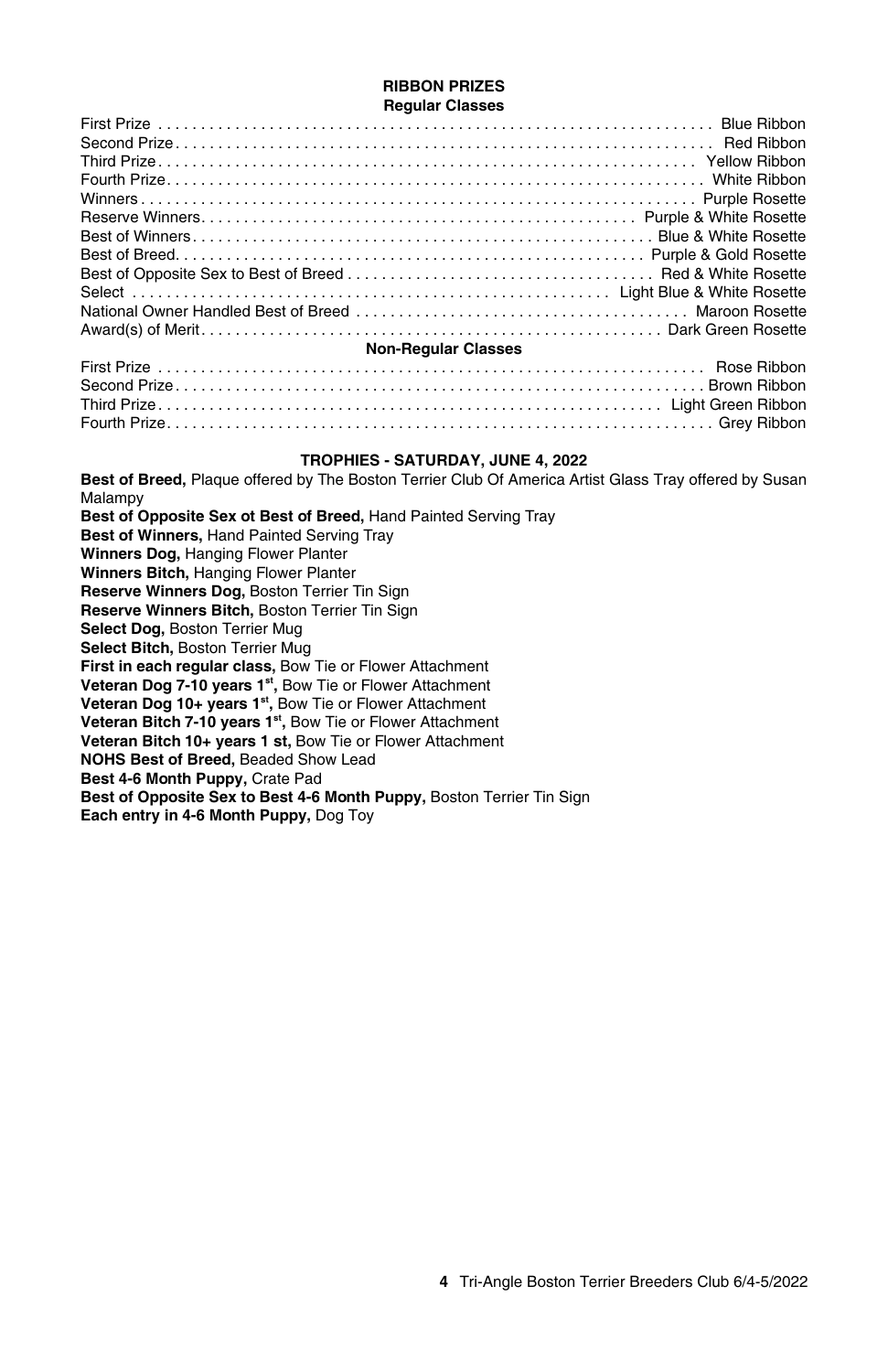#### **TROPHIES - SUNDAY, JUNE 5, 2022**

**Best of Breed,** Best of Breed Plaque offered by The Boston Terrier Club Of America and \$25 Gift Amazon Card **Best of Opposite Sex ot Best of Breed,** \$20 Amazon Gift Card **Best of Winners,** \$15 Amazon Gift Card **Winners Dog,** Boston Terrier Tin Sign **Winners Bitch,** Boston Terrier Tin Sign **Reserve Winners Dog,** Crate Pad **Reserve Winners Bitch,** Crate Pad **Select Dog,** Oven Mitt Set **Select Bitch,** Oven Mitt Set **First in each regular class,** Hand painted Boston Terrier Stone **Veteran Dog 7-10 years 1st ,** Hand painted Boston Terrier Stone **Veteran Dog 10+ years 1st ,** Hand painted Boston Terrier Stone **Veteran Bitch 7-10 years 1<sup>st</sup>,**Hand painted Boston Terrier Stone<br>**Veteran Bitch 10+ years 1<sup>st</sup>,** Hand painted Boston Terrier Stone **Best 4-6 Month Puppy,** \$15 Cherry Brook Gift Card **Best of Opposite Sex to Best 4-6 Month Puppy,** \$10 Cherry Brook Gift Card **Each entry in 4-6 Month Puppy,** Boston Terrier Mug **Best in Junior Showmanship,** \$20 Amazon Gift Card **First in Each Class,** Boston Terrier Ornament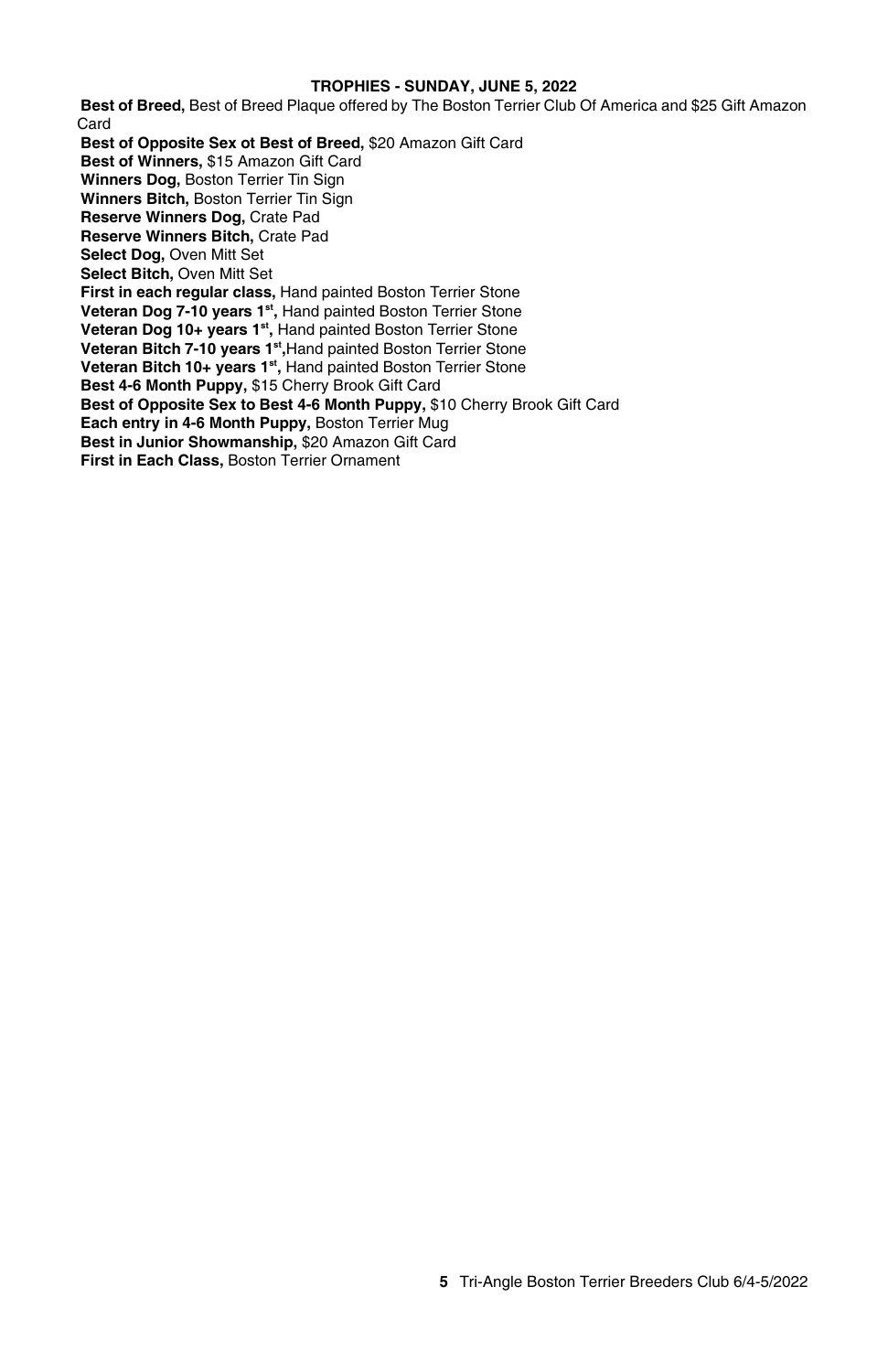# **SCHEDULE OF POINTS FOR DIVISION 2— EFFECTIVE MAY 10, 2022**

#### **Division 2 is comprised of: Delaware, New Jersey, New York, Pennsylvania.**

The Points towards a Championship shall be awarded to the Winners Dog and Bitch of each breed or variety based on the actual number of dogs or bitches competing in that breed or variety.

If the dog designated Winners Dog or Winners Bitch is also awarded Best of Breed or Variety, the dogs of *both* sexes that have been entered for Best of Breed or Variety competition and that have been defeated in such competition, shall be counted in addition to the dogs that competed in the regular classes for its sex in calculating championship points.

If the dog designated Winners Dog or Winners Bitch is also awarded Best of Opposite Sex to Best of Breed or Variety, the dogs of *its own sex* that have been entered for Best of Breed or Variety competition that have been defeated in competition for Best of Opposite Sex, shall be counted in addition to the dogs that competed in the regular classes for its sex in calculating championship points.

After points have been computed for Winners Dog and Winners Bitch subject to the above two stipulations, the dog awarded the Best of Winners shall be credited with the number of points calculated for Winners Dog or Winners Bitch, whichever is greater.

In counting the number of eligible dogs in competition, a dog that is disqualified, or that is dismissed, excused or ordered from the ring by the judge, or from which all awards are withheld, shall not be included. Any dog which shall have won fifteen points shall become a Champion of Record, if six or more of said points shall have been won at two shows with a rating of three or more championship points each and under two different judges, and some one or more of the balance of said points shall have been won under some other judge or judges than the two judges referred to above.

| <b>SCALE OF POINTS</b>              |  |  | 1 POINT 2 POINTS 3 POINTS 4 POINTS 5 POINTS |  |  |                                                                  |  |  |  |  |
|-------------------------------------|--|--|---------------------------------------------|--|--|------------------------------------------------------------------|--|--|--|--|
|                                     |  |  |                                             |  |  | Dogs Bitches Dogs Bitches Dogs Bitches Dogs Bitches Dogs Bitches |  |  |  |  |
| Boston Terrier 2 2 3 4 4 6 5 9 7 15 |  |  |                                             |  |  |                                                                  |  |  |  |  |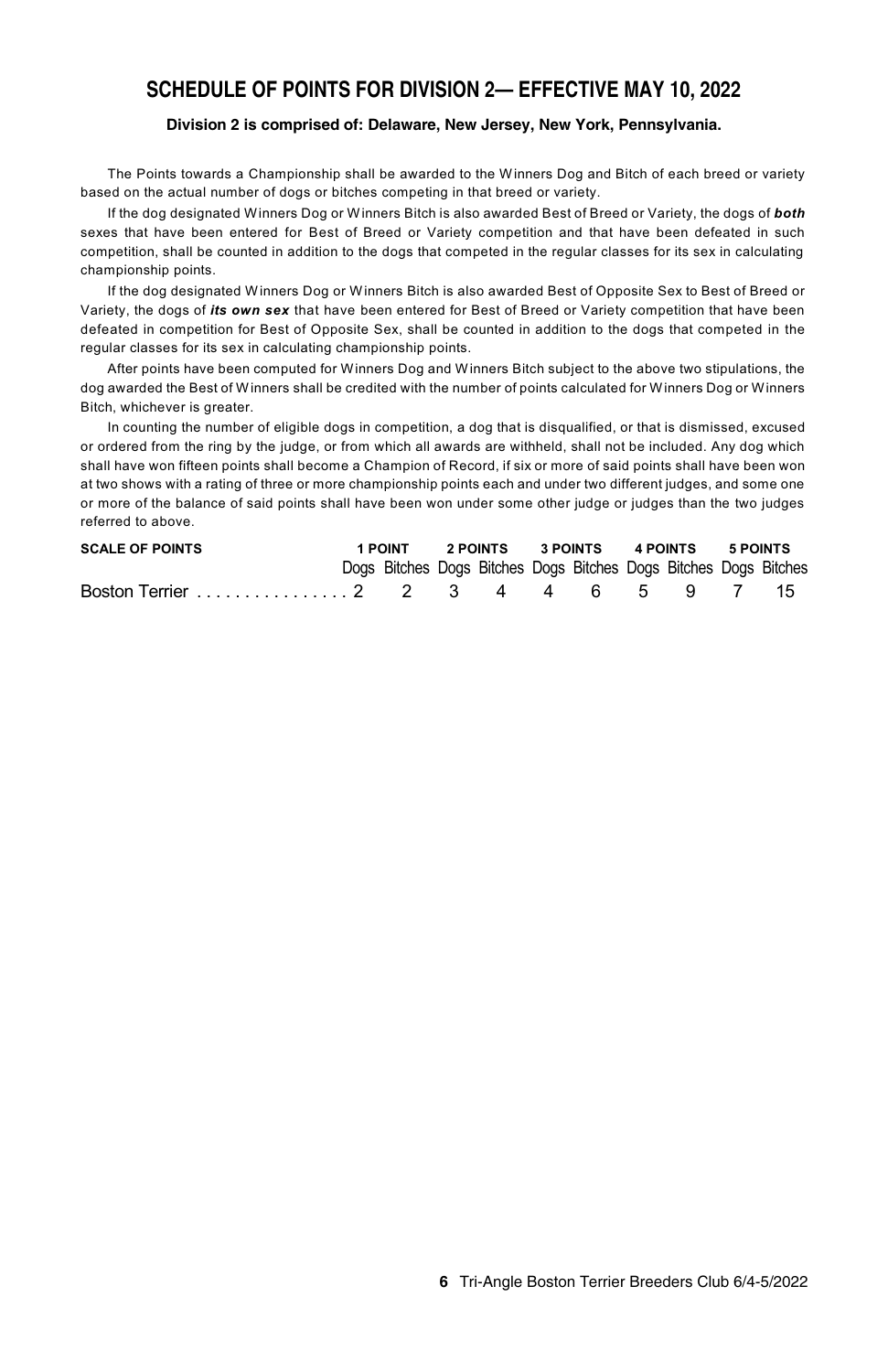# **BOSTON TERRIERS**

# **BOSTON TERRIERS, Puppy 9 months and under 12 months, Dogs.**

**7 7 HEARTBEATSSWEETASCANBE,NP682725/05,** 07/22/21.Breeder,VictoriaWilt.ByHeartbeats Thor — Heartbeats Kimi Incredible From Bama. Owner, **Victoria Wilt.**

# **BOSTON TERRIERS, Bred by Exhibitor, Dogs.**

**21 21 KENNEDY'SPYROTECHNICSWITHBARCOMM,NP712909/01,** 10/20/21.Breeder, Sarah&Vicki Kennedy & Penny Allen. By GCH Hessenville's Fire Starter By Kennedy N Delmis — Sidestreet Hufmeisters Day In The Sun. Owner, Vicki & Sarah Kennedy & Penny Allen & Roberta Rettick.

# **BOSTON TERRIERS, Open, 15 lbs. & Over, Dogs.**

- **(5) \*KENNEDY'SHAPPYPILLWITHBROWNALLE,NP535202/03,** 12/09/18.Breeder,Denise Weiss Vicki Kennedy & Sarah Kennedy. By Ch Quinlan N Kennedy's Tumbleweed—Kennedy's Swarmin'for Bee-Yonce. Owner, **Hillary Brown & Katelyn Castiglia & Sarah Kennedy.**
- **23 T-BO'S TIME FOR A CHANGE AT MARCREST, NP486724/03,** 09/25/17. Breeder, Teresa Hendricks. By Ch T-Bo's Regal Legacy — T-Bo's Cold As Ice. Owner, **Marianne P. & J. Jeffrey Welsh.**
- **Winners Dog .................... Reserve .................... Points ..................... Dogs ......................**
- **Winners Dog .................... Reserve .................... Points ..................... Dogs ......................**

# **BOSTON TERRIERS, Puppy 6 months and under 9 months, Bitches.**

| (6)  |    | * KANDEE'S AMAZING MISS T @ MALAMPY, NP703288/02, 10/15/21. Breeder, K Cleary & E<br>V Meltzer & D Scott. By GCH Hessenvilla's Fire Starter By Kennedy N Delmis - GCHG Kandee's<br>A Notorious Kandidate. Owner, Susan Malampy & Chris Malampy & Kathleen Cleary. |
|------|----|-------------------------------------------------------------------------------------------------------------------------------------------------------------------------------------------------------------------------------------------------------------------|
|      | 6  | KANDEE'S AMAZING MISS T @ MALAMPY, NP703288/02, 10/15/21, Breeder, K Cleary & E V<br>Meltzer & D Scott. By GCH Hessenvilla's Fire Starter By Kennedy N Delmis - GCHG Kandee's A<br>Notorious Kandidate. Owner, Susan Malampy & Chris Malampy & Kathleen Cleary.   |
| (8)  |    | * PAINTED-S LEGACY FROM THE HEART, NP703853/03, 09/30/21. Breeder, Sherri L Brett & Jani<br>Martin. By GCH Canmoy's Boston Go For It - Painted-S And EQ Rockin Her Talk. Owner, Fontana<br>Smith & Sherri L Brett.                                                |
|      | 8  | PAINTED-SLEGACY FROM THE HEART. NP703853/03. 09/30/21. Breeder. Sherri L Brett & Jani<br>Martin. By GCH Canmoy's Boston Go For It - Painted-S And EQ Rockin Her Talk. Owner, Fontana<br>Smith & Sherri L Brett.                                                   |
| 10   | 10 | KANDEE'S ATOMIC FIREBALL, NP703288/03, 10/15/21. Breeder, Kathleen Cleary Denise Scott<br>& Elizabeth Melzer. By Gch Hessenvilla's Fire Starter By Kennedy N Delmis - Gchg Kandee's A<br>Notorious Kandidate. Owner, Kathleen Cleary & Denise Scott.              |
| 28   | 28 | LIGHTHOUSE BOSTONS LISA, NP740742/04, 10/24/21. Breeder, Natalya Permyakova. By Gch<br>Dinger's BH Choice of Heart - Kait Klassik Tsirtseya. Owner, Natalya Permyakova.                                                                                           |
| (30) |    | * VANCURLS A BIT OF SWEET GRACE AND FULL OF PIZZAZ, NP705570/01, 10/13/21. Breeder,<br>Pam & Bob Curl. By GCHB Bit-A-Swe't Twist of Fate — Tar Bay OohLaLa Bobbie Quinn At VanCurl.<br>Owner. Pam Curl & Bob Curl.                                                |
|      | 30 | VANCURLS A BIT OF SWEET GRACE AND FULL OF PIZZAZ. NP705570/01.10/13/21. Breeder.<br>Pam & Bob Curl. By GCHB Bit-A-Swe't Twist of Fate — Tar Bay OohLaLa Bobbie Quinn At VanCurl.<br>Owner, Pam Curl & Bob Curl.                                                   |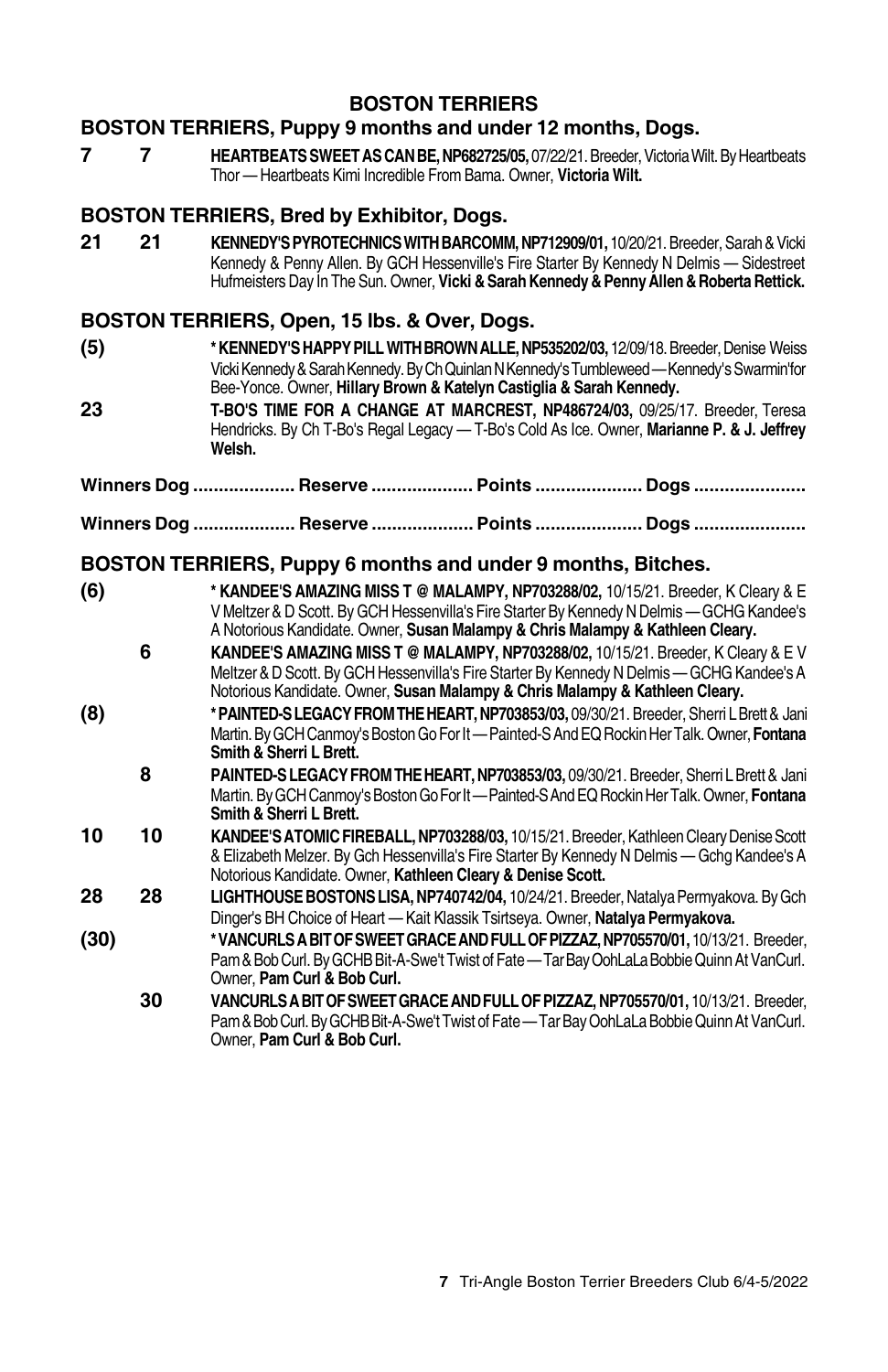# **BOSTON TERRIERS, Bred by Exhibitor, Bitches.**

- **12 12 BRIARROSENOBODYDOESITBETTER, NP709231/02,** 10/09/21. Breeder, RhondaCWhitson. By CH Vito Heartbeats Of Victoria's Diamond — CH Briar Rose Penny Lane. Owner, **Ronda C. Whitson.**
- **(14) \*HANCOCK'SNGRANDVIEW'SSWEETCAROLINE,NP667113/04,** 04/17/21.Breeder, Elizabeth Nichols & Angelique McFarland. By Ch Asurebet's Destiny Still Arrives — GCHS Grandview's N Hancock's Don'T Stop Believin'. Owner, **Angelique B Mcfarland & Elizabeth Nichols.**
	- **14 HANCOCK'SNGRANDVIEW'SSWEETCAROLINE, NP667113/04,** 04/17/21.Breeder, Elizabeth Nichols & Angelique McFarland. By Ch Asurebet's Destiny Still Arrives — GCHS Grandview's N Hancock's Don'T Stop Believin'. Owner, **Angelique B Mcfarland & Elizabeth Nichols.**
- **(32) \*MAR-CRESTI WANNADANCEWITHSOMEBODY, NP562059/01,** 07/10/19.Breeder, Marianne & Jeffrey Welsh. By T-Bo's Time For A Change At Marcrest — Mar-Crest's Dance To The Music. Owner, **Marianne P. & J. Jeffrey Welsh.**
- **(34) \* STORMCREST APACHE MT SPIRIT, NP695443/01,** 04/30/21. Breeder, Owners. By GCH Bit-A-Swe't Twist of Fate — GCH Stormcrest Takoda Sundown. Owner, **D.M. Sotak & Denice Van Driesen.**
	- **34 STORMCREST APACHE MT SPIRIT, NP695443/01,** 04/30/21. Breeder, Owners. By GCH Bit-A-Swe't Twist of Fate — GCH Stormcrest Takoda Sundown. Owner. **D.M. Sotak & Denice Van Driesen.**

**Winners Bitch .................. Reserve .................... Points ................... Bitches ....................**

**Winners Bitch .................. Reserve .................... Points ................... Bitches ....................**

# **BOSTON TERRIERS, Veterans 7-10 Years, Dogs.**

- **(9) \* GCHB BIT-A-SWE'T TWISTOF FATE, NP380627/01,** 07/19/14. Breeder, Denice Van Driesen & Keturah D Fritz. By Gch. Allews Bit-A-Swe't Proud To Party — Ch. Bojenx Jingle Bell Rock For Bit-A-Swe't. Owner, **Denice Van Driesen & John Van Driesen & Keturah D Fritz.**
	- **9 GCHBBIT-A-SWE'T TWISTOF FATE, NP380627/01,** 07/19/14. Breeder, Denice Van Driesen & Keturah D Fritz. By Gch. Allews Bit-A-Swe't Proud To Party — Ch. Bojenx Jingle Bell Rock For Bit-A-Swe't. Owner, **Denice Van Driesen & John Van Driesen & Keturah D Fritz.**

# **BOSTON TERRIERS, Best of Breed Competition.**

- **(11) \* CH. CYN-D'S CHANCES ARE FOR CC, NP644197/03,** 11/18/20. Breeder, Cynthia Plessinger. By Ch-Cyn-D's Skully Mischief Managed—Ch Yendorbes Summer Solstice At Cyn-D's. Dog. Owner, **Craig & Cynthia Musselman.**
	- 11 CH. CYN-D'S CHANCES ARE FOR CC, NP644197/03, 11/18/20. Breeder, Cynthia Plessinger. By Ch-Cyn-D'sSkullyMischief Managed—ChYendorbesSummerSolsticeAt Cyn-D's. Dog. Owner, **Craig & Cynthia Musselman.**
- **15 15 GCHB LOREDO'S STEALINGTHE PARTY, NP631739/02,** 11/18/20. Breeder, Loretta K Dolan. By GCHS Jingle's You Rang—Loredo's Secret Recipe. Dog. Owner, Loretta K. Dolan & Maryanne **Mack DVM & Katharina Mattioli.**
- **16 16 GCH PRIMO CAVALIERE GUENDALINA, NP659767/01,** 12/29/19. Breeder, Liliana Carta. By Heartily Tweet's — Primo Cavaliere Miss Sicily. Bitch. Owner, **Liliana Carta.**
- **17 CH KANDEE'S I LOVE THE NIGHT LIFE, NP703288/01,** 10/15/21. Breeder, Kathleen Cleary & Elizabeth Melzer. By Gch Hessenvilla's Fire Starter By Kennedy N Delmis — Gchg Kandee's A Notorious Kandidate. Dog. Owner, **Kathleen Cleary & Kathleen Tracy & Denise Scott.**
- **(18) \* CH D'CYPHER'S COME FOLLOW ME @ FENWAY, NP548174/02,** 04/20/19. Breeder, Diana Bohart. By Gch To-Sa's Just Give Me A Reason—Fenway's Full Of Triks @ D'Cypher. Bitch. Owner, **Ruth Baatnes.**
- **19 19 CH KENNEDY'S N CORMIER'S HOT COMMODITY AT BARCOMM, NP599729/03,** 04/02/20. Breeder, Vicki & Sarah kennedy & Elizabeth Cormier. By GCH Hessenvilla's Fire Starter by Kennedy N Delmis — CH kennedy's N Cormier Flower Power. Dog. Owner, **Vicki & Sarah Kennedy & Elizabeth Cormier & Roberta Rettick.**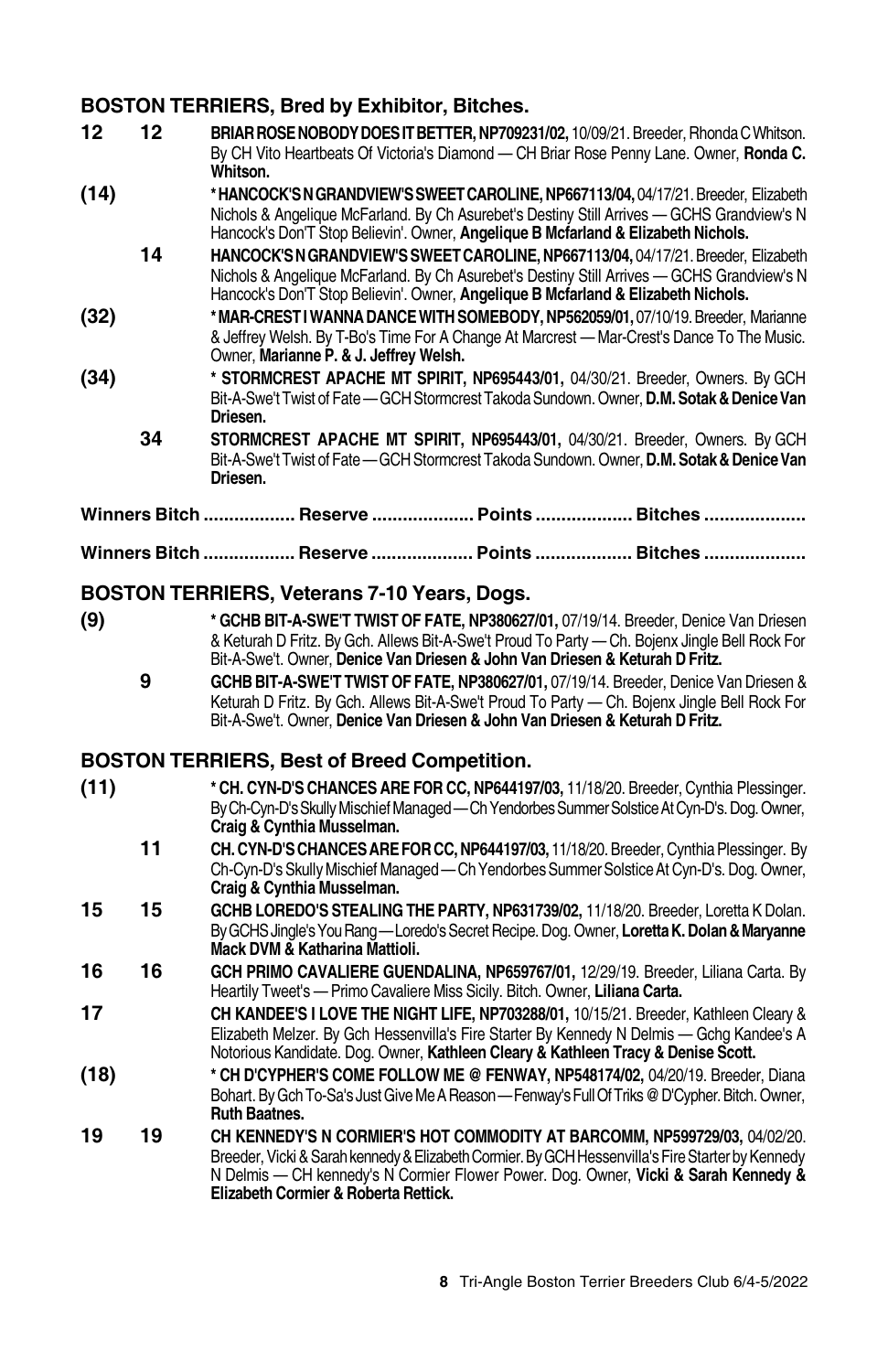| (20)                                                 |    | * HANCOCK'S N GRANDVIEW'S ABSOLUTELY!, NP667113/03, 04/17/21. Breeder, Elizabet C                                                                                              |  |  |
|------------------------------------------------------|----|--------------------------------------------------------------------------------------------------------------------------------------------------------------------------------|--|--|
|                                                      |    | Nichols & Angelique B McFarland. By CH Asurebet's Destiny Still Arrives — GCHS Grandview's N<br>Hancock's Don't Stop Believin'. Bitch. Owner, Elizabeth C Nichols.             |  |  |
|                                                      | 20 | HANCOCK'S N GRANDVIEW'S ABSOLUTELY!, NP667113/03, 04/17/21. Breeder, Elizabet C                                                                                                |  |  |
|                                                      |    | Nichols & Angelique B McFarland. By CH Asurebet's Destiny Still Arrives - GCHS Grandview's N<br>Hancock's Don't Stop Believin'. Bitch. Owner, Elizabeth C Nichols.             |  |  |
| (22)                                                 |    | * GCH STORMCREST BIT-A-SWE'T TWICE AS NICE, NP581738/02, 10/21/19. Breeder, Owners.                                                                                            |  |  |
|                                                      |    | By GCHB Bit-A-Swe't Twist Of Fate — GCH Stormcrest Takoda Sundown. Bitch. Owner. Denice<br>Van Driesen & DM Sotack.                                                            |  |  |
|                                                      | 22 | GCH STORMCREST BIT-A-SWE'T TWICE AS NICE, NP581738/02, 10/21/19. Breeder, Owners.                                                                                              |  |  |
|                                                      |    | By GCHB Bit-A-Swe't Twist Of Fate - GCH Stormcrest Takoda Sundown. Bitch. Owner, Denice<br>Van Driesen & DM Sotack.                                                            |  |  |
| (24)                                                 |    | * CH EQ DON'T COME A-KNOCKIN', NP658999/03, 11/08/20. Breeder, Jani Martin. By Aslan Of                                                                                        |  |  |
|                                                      |    | PAinted-S By Canin Souris - Ch Danbro's EQ Knock Your Sox Off. Bitch. Owner, Fontana Smith<br>& Jani Martin & Miahli Trull.                                                    |  |  |
|                                                      | 24 | CH EQ DON'T COME A-KNOCKIN', NP658999/03, 11/08/20. Breeder, Jani Martin. By Aslan Of                                                                                          |  |  |
|                                                      |    | PAinted-S By Canin Souris - Ch Danbro's EQ Knock Your Sox Off. Bitch. Owner, Fontana Smith                                                                                     |  |  |
|                                                      |    | & Jani Martin & Miahli Trull.                                                                                                                                                  |  |  |
| (25)                                                 |    | * CH VANCURLS MONK I KNOW WHO DID IT, NP539648/07, 02/20/19. Breeder, Pamela & Robert                                                                                          |  |  |
|                                                      |    | Curl. By GCH Heartbeats Dauntless - TarBay Ooh LaLa Bobbie Quinn At VanCurl. Dog. Owner,<br>Pam & Bob Curl.                                                                    |  |  |
|                                                      | 25 | CH VANCURLS MONK I KNOW WHO DID IT, NP539648/07, 02/20/19. Breeder, Pamela & Robert                                                                                            |  |  |
|                                                      |    | Curl. By GCH Heartbeats Dauntless - TarBay Ooh LaLa Bobbie Quinn At VanCurl, Dog. Owner.                                                                                       |  |  |
|                                                      |    | Pam & Bob Curl.                                                                                                                                                                |  |  |
| 26                                                   | 26 | GCH KANDEE'S COME FLY WITH ME, NP607387/01, 06/22/20. Breeder, Kathleen Cleary &<br>Elizabeth Melzer, Denise Scott. By GCHG Delmist & Tara's Marbeelous Martin - GCHS Kandee's |  |  |
|                                                      |    | A Notorious Kandidate. Bitch. Owner, Kathleen Cleary & Denise Scott.                                                                                                           |  |  |
| (27)                                                 |    | *GCHB KANDEE'S TURN ON YOUR HEART LIGHT, NP607387/02, 06/22/20. Breeder, Kathleen                                                                                              |  |  |
|                                                      |    | Cleary & Denise Scott & Elizabeth Melzer. By GCHG Delmist And Tara's Marbeelous Martin -                                                                                       |  |  |
|                                                      |    | GCHG Kandee's A Notorious Kandidate. Dog. Owner, Kathleen Tracy.                                                                                                               |  |  |
|                                                      | 27 | GCHB KANDEE'S TURN ON YOUR HEART LIGHT. NP607387/02. 06/22/20. Breeder. Kathleen<br>Cleary & Denise Scott & Elizabeth Melzer. By GCHG Delmist And Tara's Marbeelous Martin -   |  |  |
|                                                      |    | GCHG Kandee's A Notorious Kandidate. Dog. Owner, Kathleen Tracy.                                                                                                               |  |  |
|                                                      |    | Best of Breed  Best of Winners  Best of Opposite Sex                                                                                                                           |  |  |
|                                                      |    |                                                                                                                                                                                |  |  |
|                                                      |    | Select Dog  Select Bitch                                                                                                                                                       |  |  |
| Best of Breed  Best of Winners  Best of Opposite Sex |    |                                                                                                                                                                                |  |  |
|                                                      |    | Select Dog  Select Bitch                                                                                                                                                       |  |  |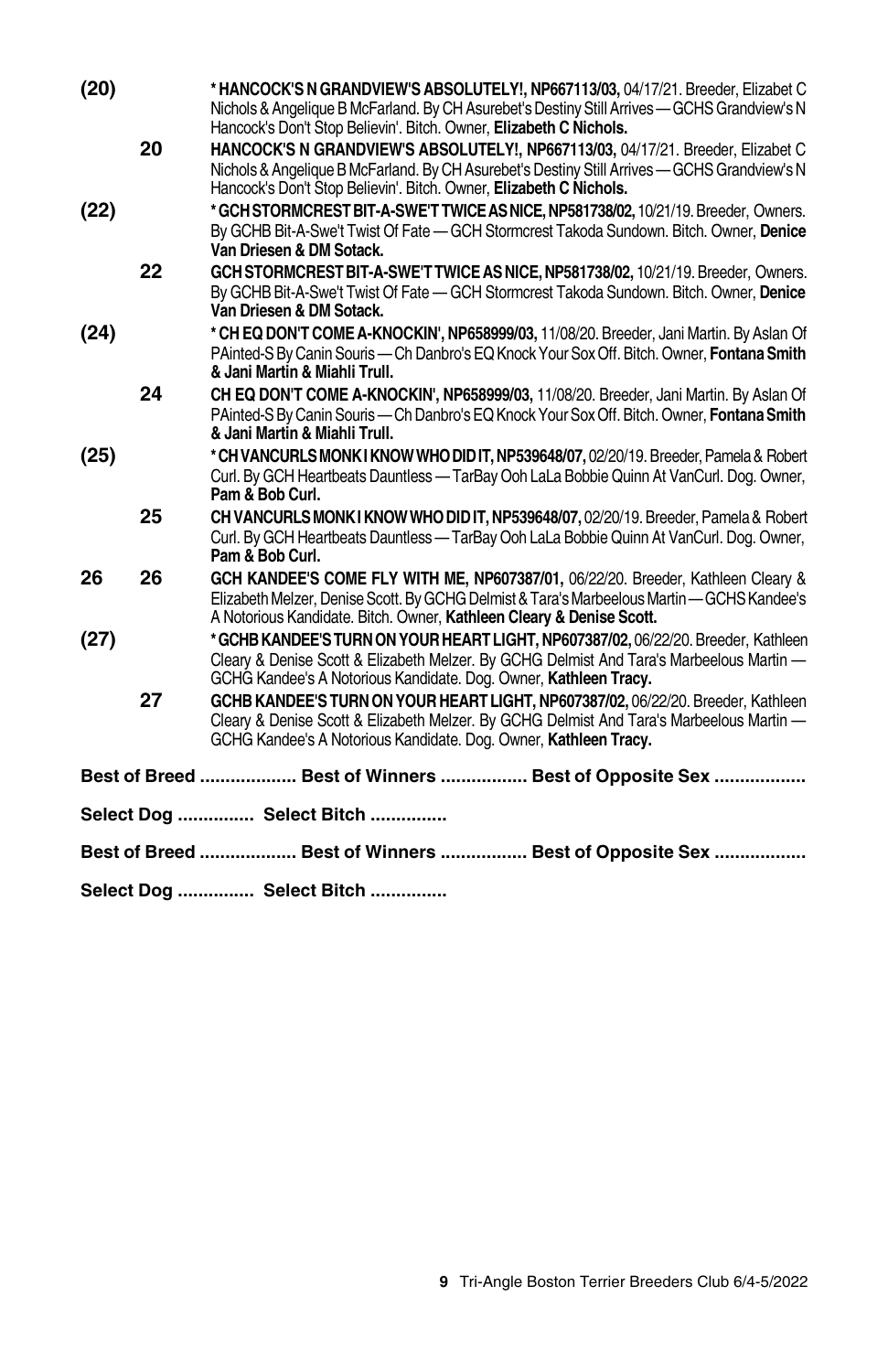# **BOSTON TERRIERS, Owner Handled Series Competition.**

| (5)  | * KENNEDY'S HAPPY PILL WITH BROWN ALLE, NP535202/03, 12/09/18. Breeder, Denise Weiss<br>Vicki Kennedy & Sarah Kennedy. By Ch Quinlan N Kennedy's Tumbleweed - Kennedy's Swarmin'for<br>Bee-Yonce. Dog. Owner, Hillary Brown & Katelyn Castiglia & Sarah Kennedy.             |
|------|------------------------------------------------------------------------------------------------------------------------------------------------------------------------------------------------------------------------------------------------------------------------------|
| (6)  | * KANDEE'S AMAZING MISS T @ MALAMPY, NP703288/02, 10/15/21. Breeder, K Cleary & E<br>V Meltzer & D Scott. By GCH Hessenvilla's Fire Starter By Kennedy N Delmis - GCHG Kandee's<br>A Notorious Kandidate. Bitch. Owner, Susan Malampy & Chris Malampy & Kathleen Cleary.     |
| (8)  | * PAINTED-S LEGACY FROM THE HEART, NP703853/03, 09/30/21. Breeder, Sherri L Brett & Jani<br>Martin. By GCH Canmoy's Boston Go For It - Painted-S And EQ Rockin Her Talk. Bitch. Owner,<br>Fontana Smith & Sherri L Brett.                                                    |
| (9)  | * GCHB BIT-A-SWE'T TWIST OF FATE, NP380627/01, 07/19/14. Breeder, Denice Van Driesen<br>& Keturah D Fritz. By Gch. Allews Bit-A-Swe't Proud To Party - Ch. Bojenx Jingle Bell Rock For<br>Bit-A-Swe't. Dog. Owner, Denice Van Driesen & John Van Driesen & Keturah D Fritz.  |
| (11) | * CH. CYN-D'S CHANCES ARE FOR CC, NP644197/03, 11/18/20. Breeder, Cynthia Plessinger.<br>By Ch-Cyn-D's Skully Mischief Managed - Ch Yendorbes Summer Solstice At Cyn-D's. Dog. Owner,<br>Craig & Cynthia Musselman.                                                          |
| (14) | *HANCOCK'S N GRANDVIEW'S SWEET CAROLINE, NP667113/04, 04/17/21. Breeder, Elizabeth<br>Nichols & Angelique McFarland. By Ch Asurebet's Destiny Still Arrives — GCHS Grandview's N<br>Hancock's Don'T Stop Believin'. Bitch. Owner, Angelique B Mcfarland & Elizabeth Nichols. |
| (18) | * CH D'CYPHER'S COME FOLLOW ME @ FENWAY, NP548174/02, 04/20/19. Breeder, Diana<br>Bohart. By Gch To-Sa's Just Give Me A Reason - Fenway's Full Of Triks @ D'Cypher. Bitch. Owner,<br><b>Ruth Baatnes.</b>                                                                    |
| (20) | * HANCOCK'S N GRANDVIEW'S ABSOLUTELY!, NP667113/03, 04/17/21. Breeder, Elizabet C<br>Nichols & Angelique B McFarland. By CH Asurebet's Destiny Still Arrives - GCHS Grandview's N<br>Hancock's Don't Stop Believin'. Bitch. Owner, Elizabeth C Nichols.                      |
| (22) | *GCH STORMCREST BIT-A-SWE'T TWICE AS NICE, NP581738/02, 10/21/19. Breeder, Owners.<br>By GCHB Bit-A-Swe't Twist Of Fate - GCH Stormcrest Takoda Sundown. Bitch. Owner, Denice<br>Van Driesen & DM Sotack.                                                                    |
| (24) | * CH EQ DON'T COME A-KNOCKIN', NP658999/03, 11/08/20. Breeder, Jani Martin. By Aslan Of<br>PAinted-S By Canin Souris - Ch Danbro's EQ Knock Your Sox Off. Bitch. Owner, Fontana Smith<br>& Jani Martin & Miahli Trull.                                                       |
| (25) | * CH VANCURLS MONK I KNOW WHO DID IT, NP539648/07, 02/20/19. Breeder, Pamela & Robert<br>Curl. By GCH Heartbeats Dauntless - TarBay Ooh LaLa Bobbie Quinn At VanCurl. Dog. Owner,<br>Pam & Bob Curl.                                                                         |
| (27) | * GCHB KANDEE'S TURN ON YOUR HEART LIGHT, NP607387/02, 06/22/20. Breeder, Kathleen<br>Cleary & Denise Scott & Elizabeth Melzer. By GCHG Delmist And Tara's Marbeelous Martin -<br>GCHG Kandee's A Notorious Kandidate. Dog. Owner, Kathleen Tracy.                           |
| (30) | * VANCURLS A BIT OF SWEET GRACE AND FULL OF PIZZAZ, NP705570/01, 10/13/21. Breeder,<br>Pam & Bob Curl. By GCHB Bit-A-Swe't Twist of Fate — Tar Bay OohLaLa Bobbie Quinn At VanCurl.<br>Bitch. Owner, Pam Curl & Bob Curl.                                                    |
| (32) | *MAR-CREST I WANNA DANCE WITH SOMEBODY, NP562059/01, 07/10/19. Breeder, Marianne<br>& Jeffrey Welsh. By T-Bo's Time For A Change At Marcrest - Mar-Crest's Dance To The Music.<br>Bitch. Owner, Marianne P. & J. Jeffrey Welsh.                                              |
| (34) | * STORMCREST APACHE MT SPIRIT, NP695443/01, 04/30/21. Breeder, Owners. By GCH<br>Bit-A-Swe't Twist of Fate - GCH Stormcrest Takoda Sundown. Bitch. Owner, D.M. Sotak & Denice<br>Van Driesen.                                                                                |
|      | Owner-Handled Best of Breed                                                                                                                                                                                                                                                  |

**Owner-Handled Best of Breed ...................**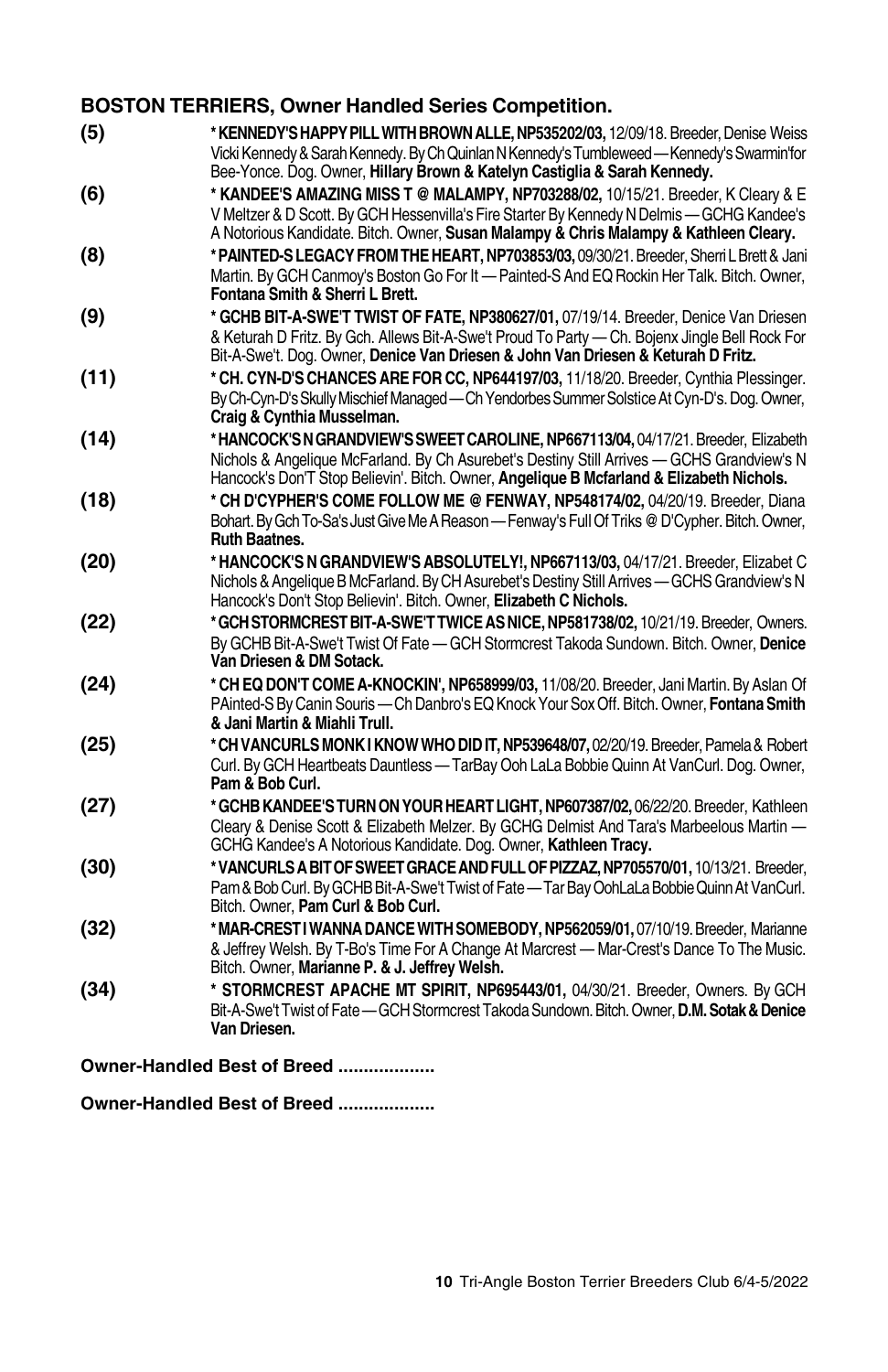# **EXHIBITORS LIST**

| - B -                                                                                                                                          |                      |
|------------------------------------------------------------------------------------------------------------------------------------------------|----------------------|
| Baatnes, Ruth, 4709 Ft. McHenry Pkwy, Glen Allen, VA, 23060                                                                                    | Boston Ter., 18.     |
|                                                                                                                                                |                      |
| - C -                                                                                                                                          |                      |
|                                                                                                                                                |                      |
|                                                                                                                                                |                      |
|                                                                                                                                                |                      |
|                                                                                                                                                |                      |
|                                                                                                                                                |                      |
| $-D-$                                                                                                                                          |                      |
| Dolan, Loretta K. & Maryanne Mack DVM & Katharina Mattioli, 21 Conover Ln, Manalapan, NJ, 07726. Boston Ter., 15, 15.                          |                      |
| - K -                                                                                                                                          |                      |
| Kennedy, Vicki & Sarah & Elizabeth Cormier & Roberta Rettick, 99 W. River St, Orange, MA, 01364                                                | Boston Ter., 19, 19. |
| Kennedy, Vicki & Sarah & Penny Allen & Roberta Rettick, 99 W. River St, Orange, MA, 01364. Boston Ter., 21, 21.                                |                      |
| - M -                                                                                                                                          |                      |
|                                                                                                                                                |                      |
|                                                                                                                                                |                      |
|                                                                                                                                                |                      |
|                                                                                                                                                |                      |
| - N -                                                                                                                                          |                      |
| Nichols, Elizabeth C, 169 South Rd, Heath, MA, 01346                                                                                           | Boston Ter., 20, 20. |
| $-$ P $-$                                                                                                                                      |                      |
| Permyakova, Natalya, 4905 Surf Ave, Brooklyn, NY, 11224. $\ldots \ldots \ldots \ldots \ldots \ldots \ldots \ldots \ldots \ldots \ldots \ldots$ | Boston Ter., 28, 28. |
| $-S -$                                                                                                                                         |                      |
| Smith, Fontana & Jani Martin & Miahli Trull, 110 MAdison Ave Unit H, Fort Eustis, VA, 23604. Boston Ter., 24, 24.                              |                      |
|                                                                                                                                                |                      |
| Sotak, D.M. & Denice Van Driesen, 170 Stormcrest/Sotack Lane, Weatherly, PA, 18255  Boston Ter., 34, 34.                                       |                      |
| - T -                                                                                                                                          |                      |
| Tracy, Kathleen, 30 Marion ave, Williamstown, NJ, 08094.                                                                                       | Boston Ter., 27, 27. |
| $-V -$                                                                                                                                         |                      |
|                                                                                                                                                |                      |
| Van Driesen, Denice & John Van Driesen & Keturah D Fritz, 4157 Durham Rd, Ottsville, PA, 18942 Boston Ter., 9, 9.                              |                      |
| - W -                                                                                                                                          |                      |
|                                                                                                                                                |                      |
|                                                                                                                                                |                      |
|                                                                                                                                                |                      |